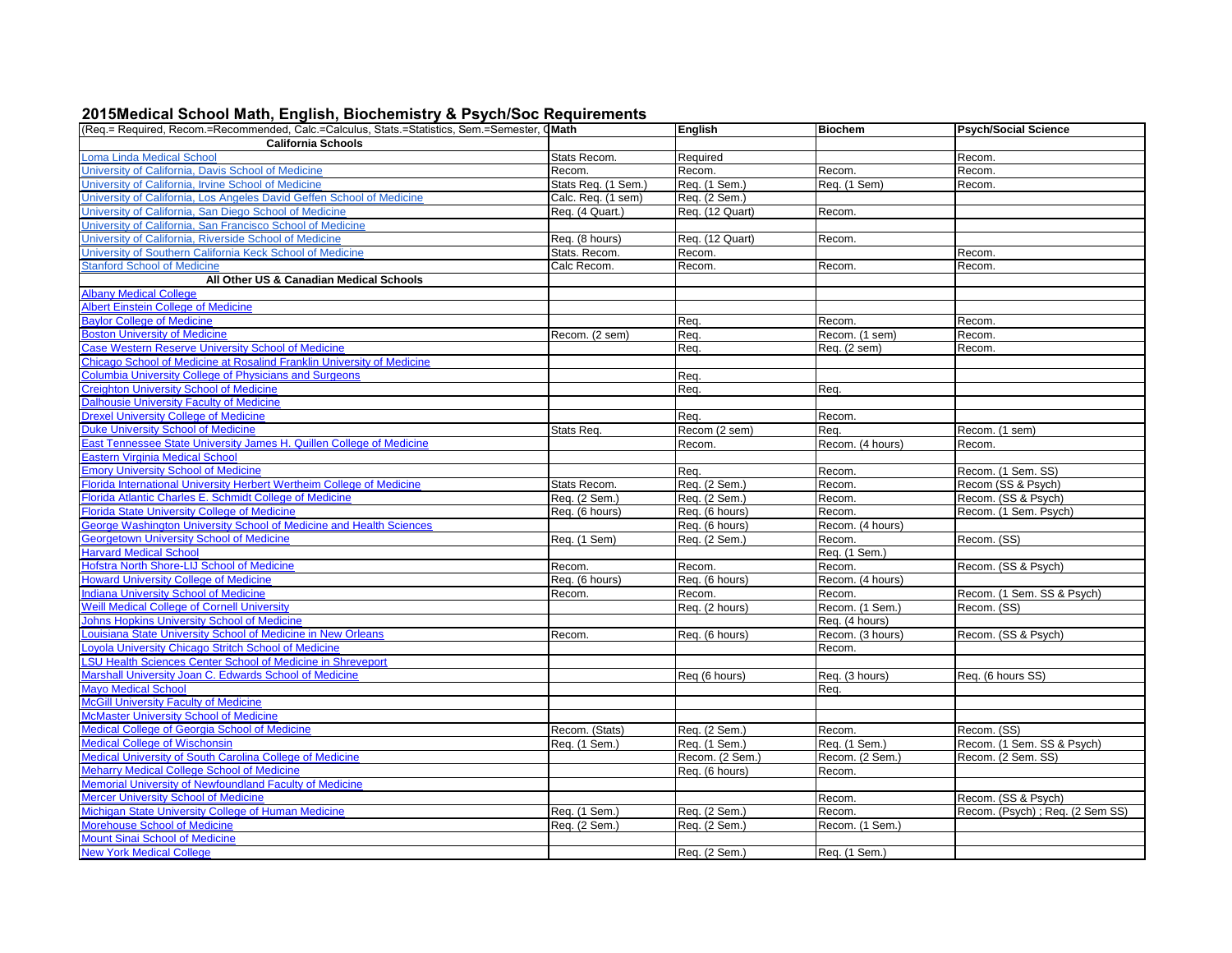| <b>New York University School of Medicine</b>                                                |                        | Recom. (2 Sem.)            | Recom. (1 Sem.)  |                                  |
|----------------------------------------------------------------------------------------------|------------------------|----------------------------|------------------|----------------------------------|
| Northern Ohio School of Medicine                                                             |                        |                            |                  |                                  |
| Northwestern University Feinberg School of Medicine                                          |                        |                            |                  |                                  |
| <b>Oregon Health Sciences University School of Medicine</b>                                  | Req. (1 Quart)         | Req. (1 Quart)             | Req. (1 Quart)   |                                  |
| Pennsylvania State University College of Medicine                                            | Req.                   | Recom.                     | Recom.           | Recom. (SS & Psych)              |
| <b>Ponce School of Medicine</b>                                                              | Req.                   | Req.                       | Recom.           |                                  |
| <b>Queen's University Faculty of Health Sciences</b>                                         |                        |                            |                  |                                  |
| Robert Wood Johnson Medical School- New Jersey                                               |                        |                            | Recom.           |                                  |
| <b>Rush Medical College</b>                                                                  |                        |                            | Recom. (2 Sem.)  |                                  |
| San Juan Bautista School of Medicine                                                         | Recom.                 | Req. (12 hours)            | Recom.           | Recom. (SS & Psych)              |
| Sanford School of Medicine of the University of South Dakota                                 | Req. (Stats Recom.)    | Recom.                     | Recom.           |                                  |
| Southern Illinois University School of Medicine                                              | Recom. (2 Sem.)        | Recom. (2 Sem.)            | Recom. (1 Sem.)  | Recom. (SS)                      |
| <b>St. Louis University School of Medicine</b>                                               |                        | Req. (6 hours)             | Recom.           | Recom. (SS & Psych)              |
| <b>Stony Brook University School of Medicine</b>                                             | Req. (1 Sem.)          | Req. (1 Sem.)              | Req. (1 Sem.)    | Recom. (1 Sem.)                  |
| University at Buffalo, School of Medicine and Biomedical Sciences                            |                        | Reg. (2 Sem.)              | Recom. (2 Sem.)  | Recom.                           |
| <b>SUNY- Downstate College of Medicine</b>                                                   |                        | 6 Hours Req.               | 4 Hours Recom    | Recom.                           |
| <b>SUNY-Upstate Medical University</b>                                                       | Recom. (Calc)          | 6 Hours Req.               | 3-4 Hours Req.   | Recom.                           |
| <b>Temple University School of Medicine</b>                                                  |                        |                            |                  |                                  |
| Texas A & M University System Health Science Center College of Medicine                      |                        | 6 Hours Req.               | 3 Hours Req.     |                                  |
| Texas Tech University Health Sciences Center Paul L. Foster School of Medicine               |                        | 6 Hours Req.               | Recom.           | Recom. (Social Science)          |
| The Brody School of Medicine at East Carolina University                                     |                        | 6 Hours Req.               |                  | Recom. (Social Science)          |
| The Commonwealth Medical College                                                             | Calc Recom.            | 1 Semester Req.            | Recom.           |                                  |
| The University of Texas School of Medicine at San Antonio                                    |                        | 6 Hours Req.               | 3 Hours Req.     |                                  |
| The University of Toledo College of Medicine                                                 | 2 Semesters Req.       | 2 Semesters Req            | Recom.           | Recom. (Social Science)          |
| <b>Oakland University William Beaumont School of Medicine</b>                                | 2 Semesters Req        | Recom.                     | Recom.           | Recom.                           |
| Ohio State University College of Medicine & Public Health                                    |                        | Recom.                     | 1 Semester Req.  | Recom.                           |
| The University of Oklahoma College of Medicine                                               |                        | 2 Semesters Req.           | Recom.           | 1 Semester Reg. (Both)           |
| The Warren Alpert Medical School of Brown University                                         | 1 Semester Req. (Calc) | Recom.                     | Recom.           | 1 Semester Req. (Social Science) |
| <b>Tufts University School of Medicine</b>                                                   |                        |                            |                  |                                  |
| <b>Tulane University School of Medicine</b>                                                  |                        | 6 Hours Req.               |                  |                                  |
| <b>UMDNJ-New Jersey Medical School</b>                                                       | Recom.                 | 6 Hours Req.               | Recom.           |                                  |
| <b>UMDNJ- R.W. Johnson Medical School</b>                                                    | 1 Sem. Req.            | 2 Sem. Req.                | Recom.           | Recom.                           |
| Uniformed Services University of the Health Sciences Uniformed Services University of Health | 3 Hours Req. (Calc)    | 6 Hours Req.               |                  |                                  |
| Universidad Central Del Caribe School of Medicine                                            | 6 Hours Req.           | 12 Hours Req.              | Recom.           | Recom.                           |
| University of Alabama School of Medicine                                                     | 6 Hours Req.           | 6 Hours Req.               | Recom.           |                                  |
| University of Alberta Faculty of Medicine and Oral Health Sciences                           | 3 Sem. (Stats)         | 6 Sem. Req.                | 3 Sem. Req.      |                                  |
| University of Arizona College of Medicine                                                    |                        | 2 Sem. Req.                |                  |                                  |
| University of Arizona College of Medicine-Phoenix                                            | 1 Sem. Req.            | 2 Sem. Req.                | 1 Sem. Req.      | 1 Sem. Req. (Social Science)     |
| University of Arkansas College of Medicine                                                   | 2 Sem. Req.            | 2 Sem. Req.                | Recom.           | Recom.                           |
| University of Central Florida College of Medicine                                            | 6 Hours Req.           | 6 Hours Req.               | Recom.           | Recom. (Social Science)          |
| University of Chicago Pritzker School of Medicine                                            |                        | Req.                       | Recom.           | Recom. (Social Science)          |
| University of Connecticut School of Medicine                                                 | Recom.                 | Recom.                     | Recom.           | Recom.                           |
| University of Florida College of Medicine                                                    |                        |                            | 4 Hours Req.     |                                  |
| University of Hawaii, John A. Burns School of Medicine                                       | Recom. (Calc)          | Recom.                     | Recom.           | Recom.                           |
| University of Illinois College of Medicine                                                   |                        |                            |                  | Recom.                           |
| University of Iowa Roy J. and Lucille A. Carve College of Medicine                           | 1 Sem. (Calc)          |                            |                  |                                  |
| University of Kansas School of Medicine                                                      | 1 Sem. (Calc)          | 2 Sem. Req.<br>2 Sem. Req. | 1 Sem. Req.      |                                  |
| University of Kentucky College of Medicine                                                   |                        |                            | Recom.<br>Recom. | Recom.<br>Recom.                 |
|                                                                                              |                        | 2 Sem. Req.                |                  |                                  |
| University of Louisville School of Medicine<br>University of Maryland School of Medicine     | Recom. (Calc)          | 2 Sem. Req.                | Recom.           |                                  |
|                                                                                              |                        | 6 hours Req.               | Recom.           | Recom.                           |
| University of Massachusetts Medical School                                                   |                        | 2 Sem. Req.                | Recom.           | Recom.                           |
| University of Miami Leonard M. Miller School of Medicine                                     |                        | 6 Hours Req.               | 6 Hours Req.     | Recom.                           |
| University of Michigan Medical School                                                        |                        |                            | 1 Sem. Req.      |                                  |
| University of Minnesota Medical School                                                       |                        |                            | Recom.           | Recom.                           |
| University of Mississippi School of Medicine                                                 | 6 Hours Req. (Calc)    | 6 Hours Req.               | 8 Hours Req.     |                                  |
| University of Missouri-Columbia School of Medicine                                           | 3 Hours Req. (Calc)    |                            | Recom.           | Recom.                           |
| University of Missouri-Kansas City School of Medicine                                        | 1 semester (Calc)      | 2 Sem. Req.                | 1 Sem. Req.      | 2 Sem. (SS)                      |